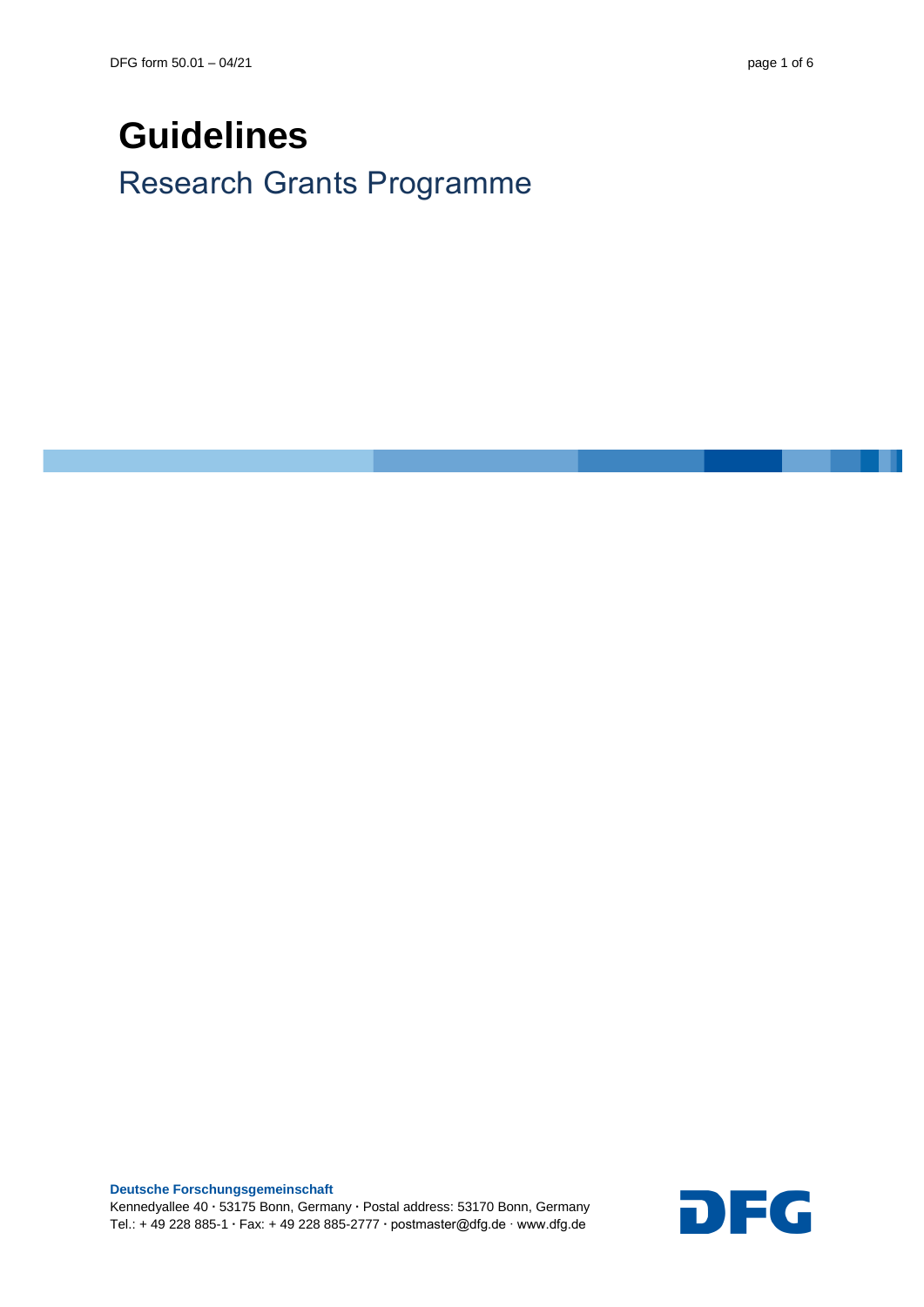# **I. Programme Information**

# **1. Objective**

Research grants enable individuals to conduct, at any time, research projects with clearly defined topics and durations, regardless of the subject.

The DFG Head Office staff will be happy to advise you, especially if your proposal does not seem to fit into the module system.

#### **2. Proposals**

#### 2.1 Eligibility

Researchers in Germany, or those working at a German research institution abroad, who have completed their academic training (a doctorate as a rule) are eligible to apply for DFG research grants.

In general you are not eligible to submit a proposal if you work at an institution that is not non-profit or one that does not allow immediate publication of research findings in a generally accessible form.

Researchers who are employed at one of the institutes or member organisations of the Max Planck Society, Fraunhofer Society, Helmholtz Association or Leibniz Association, researchers working at a publicly funded institute associated with one of these organisations, and researchers working at international research facilities located in Germany should note the rules on the duty to cooperate.

#### [www.dfg.de/formulare/55\\_01](http://www.dfg.de/formulare/55_01)

# 2.2 Format and deadline

Proposals may be submitted to the DFG at any time. Proposals should be submitted according to the instructions for project proposals.

[www.dfg.de/formulare/54\\_01](http://www.dfg.de/formulare/54_01)

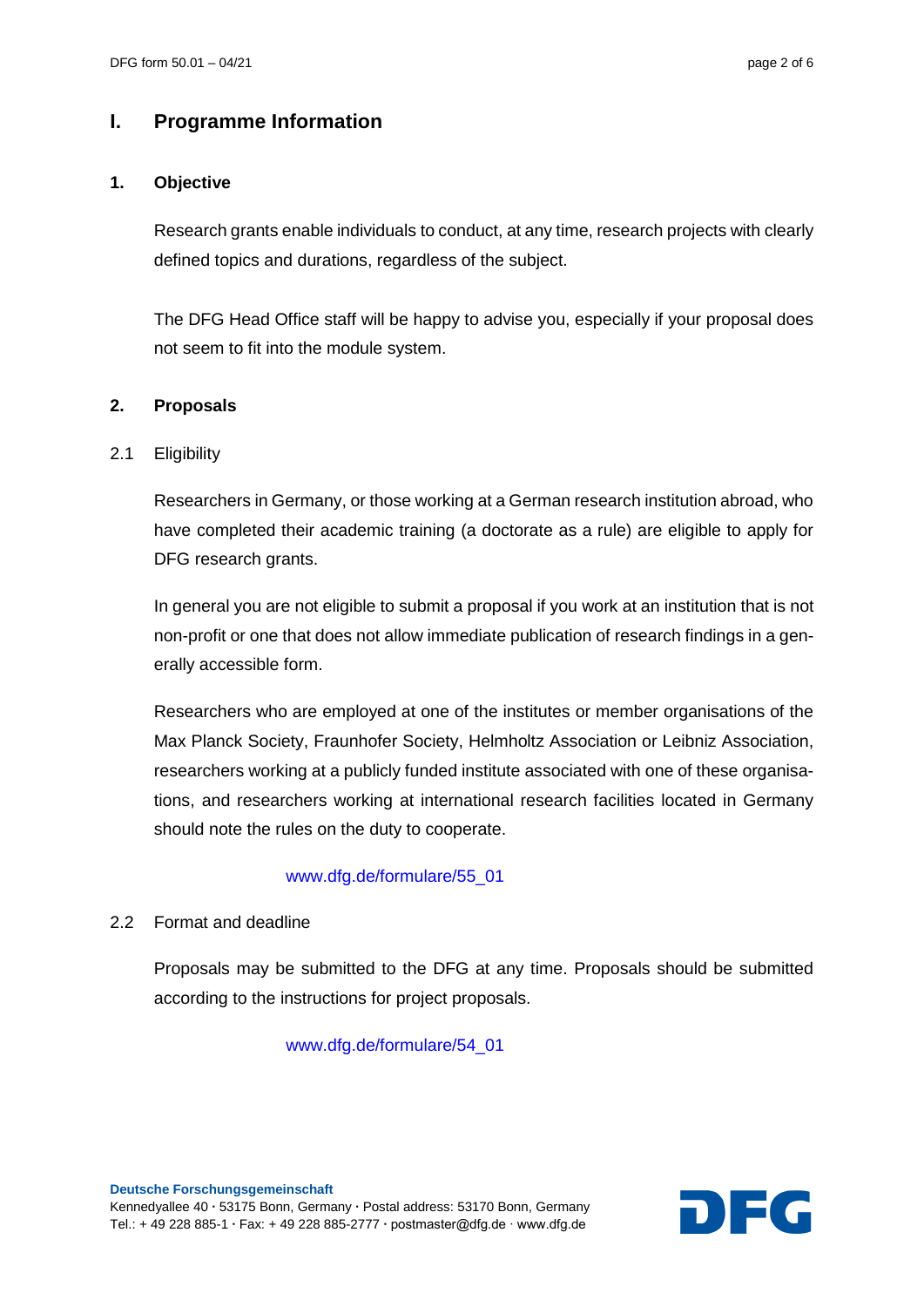#### **3. Duration**

The maximum initial funding duration is three years. Subsequently, a renewal proposal may be submitted.

# **II. Proposal Modules**

As part of your research grant proposal, you may submit one or more of the following modules. For more details, please see the respective guidelines for each module.

# **1. Basic Module**

Use the basic module to request funding for direct project costs, project-specific staff, and instrumentation necessary to carry out the project.

[www.dfg.de/formulare/52\\_01](http://www.dfg.de/formulare/52_01)

# **2. Temporary Positions for Principal Investigators**

If you would like to propose a position for yourself as the leader of this project, use this module to request funding for your temporary position as principal investigator. [www.dfg.de/formulare/52\\_02](http://www.dfg.de/formulare/52_02)

# **3. Replacements**

If your project requires that you be released from teaching or administrative duties, you can use this module to request funding for a replacement to take over these responsibilities.

#### [www.dfg.de/formulare/52\\_03](http://www.dfg.de/formulare/52_03)

# **4. Temporary Substitutes for Clinicians**

If this project requires that clinicians conduct research, you can use this module to request funding for temporary substitutes to take over their patient-care responsibilities. [www.dfg.de/formulare/52\\_04](http://www.dfg.de/formulare/52_04)

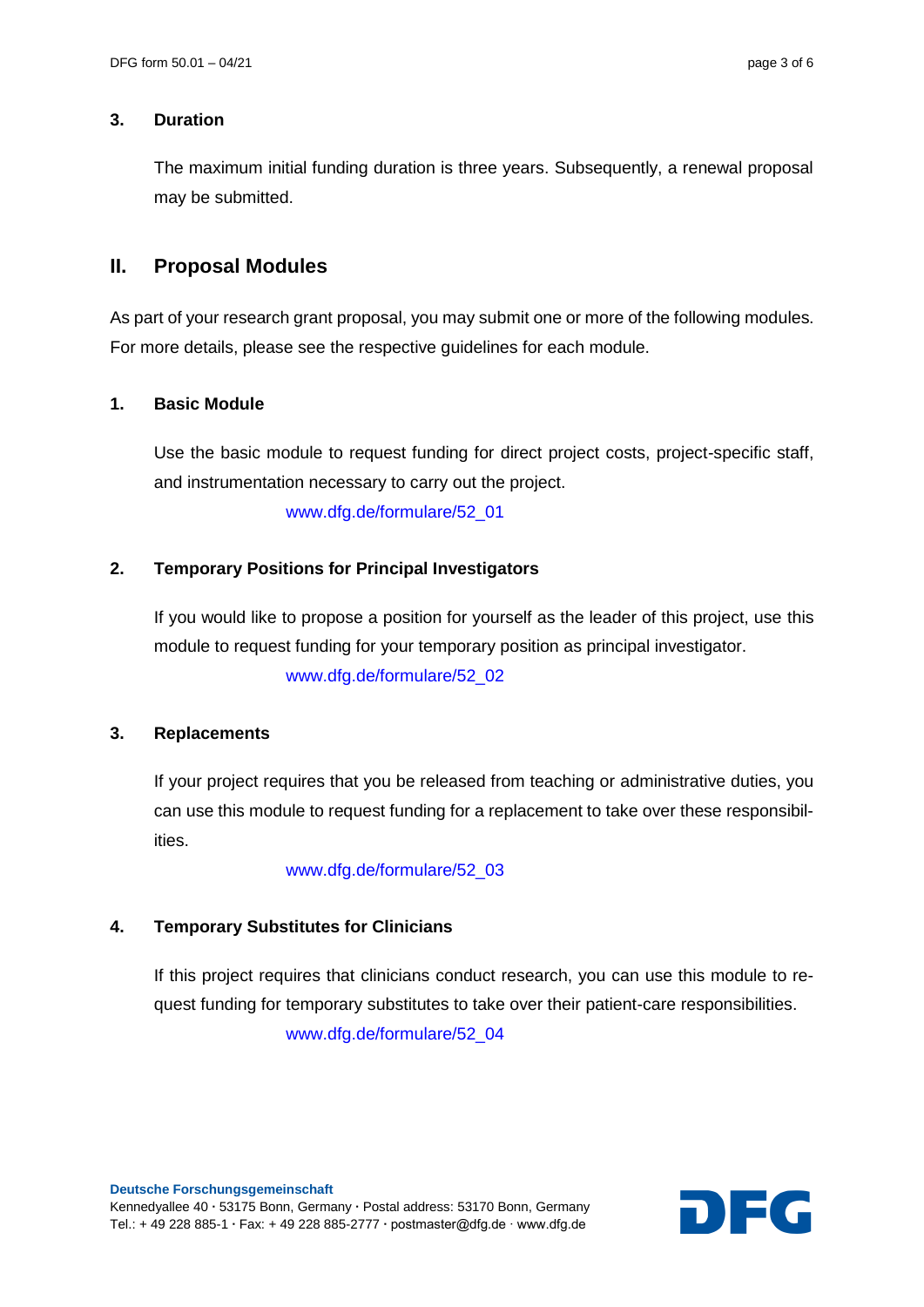**In combination with at least one of the modules above, you may also submit one or more of the following modules:**

#### **5. [Mercator](file://///Srwgp101/AG%20Modularisierung/Vordrucke_finale%20Formatierung_ORG/A10%20Modulmerkblatt%20Fellow.docx) Fellows**

This module enables you to pursue an intensive and long-term exchange with researchers in Germany and abroad. Fellows will partially be on site but will remain in contact with you even after their stay.

[www.dfg.de/formulare/52\\_05](http://www.dfg.de/formulare/52_05)

#### **6. Project-Specific Workshops**

If you would like to conduct workshops as part of your project, you may request funding to help you do so. Please note that this module cannot be submitted separately but only in conjunction with the proposed research project.

[www.dfg.de/formulare/52\\_06](http://www.dfg.de/formulare/52_06)

# **7. Public Relations**

To enable you to present your work to the general lay public, you can request funding for public relations. Please note that this module cannot be submitted separately but only in conjunction with the proposed research project.

[www.dfg.de/formulare/52\\_07](http://www.dfg.de/formulare/52_07)

# **8. Standard Allowance for Gender Equality Measures**

This module enables project heads to implement targeted measures to promote gender equality in science and academia and to make jobs in science and academia more family friendly.

#### [www.dfg.de/formulare/52\\_14](http://www.dfg.de/formulare/52_14)

A total of €1,000 per funding year and applicant can be requested.

# **III. Obligations**

In submitting a proposal for a research grant to the DFG, you

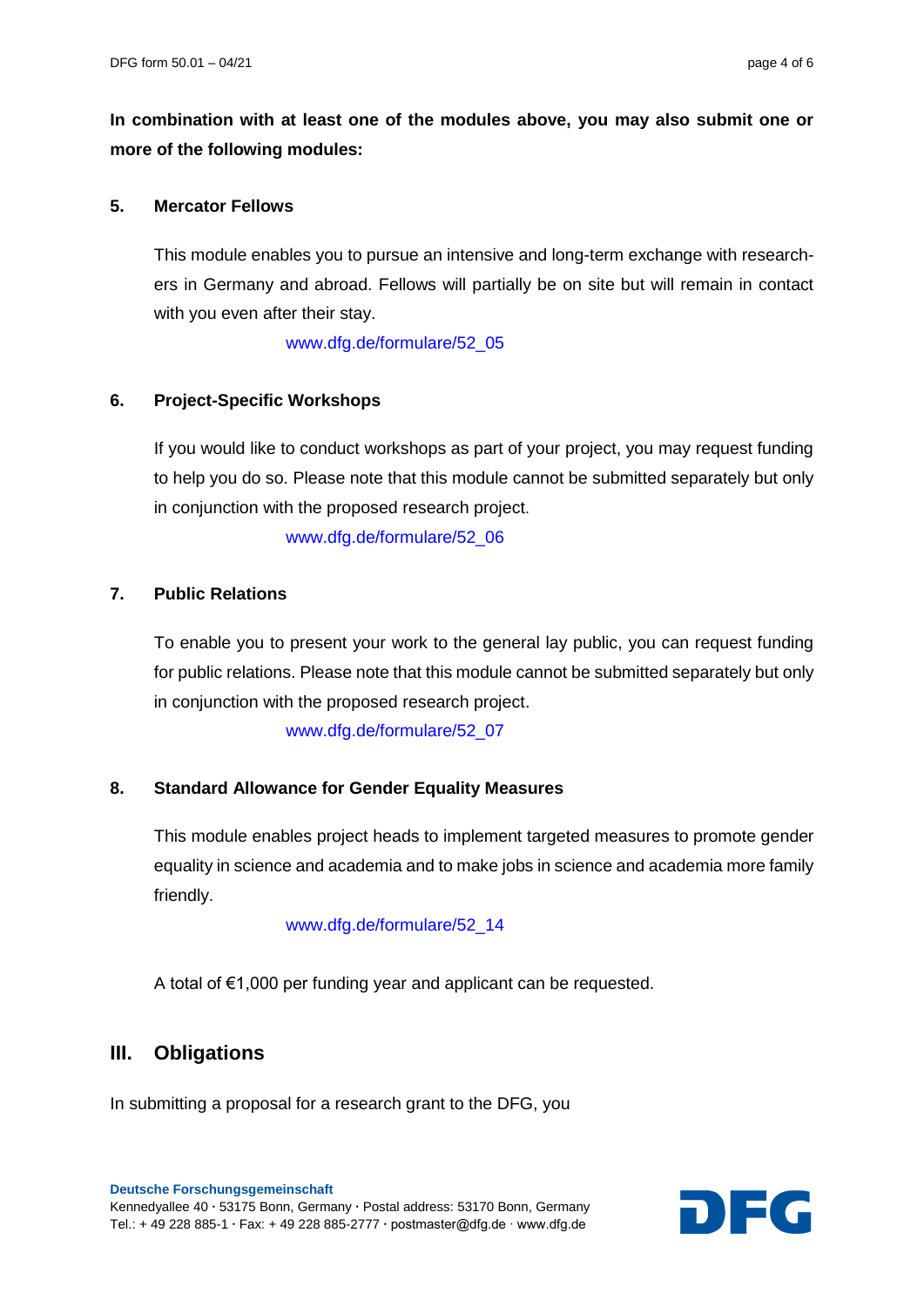#### 1. agree to adhere to the **principles of good scientific practice**. *<sup>F</sup>* 1

The principles of good scientific practice include, among others: maintaining professional standards, maintaining strict honesty with regard to one's own contributions and those of third parties, documenting results and rigorously questioning all findings.

2. recognise the DFG's **Rules of Procedure for Dealing with Scientific Misconduct** (Verfahrensordnung zum Umgang mit wissenschaftlichem Fehlverhalten - VerfOwF)<sup>2</sup> as legally binding.

Scientific misconduct is defined as the intentional and grossly negligent statement of falsehoods in a scientific context, the violation of intellectual property rights or impeding another person's research work. The circumstances of each case will be considered on an individual basis. In cases where scientific misconduct has been established, the DFG may impose one or more of the following sanctions in accordance with its Rules of Procedure, depending on the nature and severity of the scientific misconduct:

- issuing a written reprimand to those involved;
- exclusion from the right to apply for DFG funds for a period of one to eight years, depending on the severity of the scientific misconduct;
- revoking funding decisions (full or partial termination of the grant contract, demanding repayment of funds spent);
- demanding that those concerned either retract the discredited publications or correct the falsified data (in particular by publishing an erratum), or appropriately indicate the DFG's retraction of funding in the discredited publications;
- exclusion from serving as a reviewer for a period of one to eight years, depending on the severity of the scientific misconduct;

l



<sup>1</sup> The principles of good scientific practice can be found in detail in the DFG [Code of Conduct -](https://www.dfg.de/en/research_funding/principles_dfg_funding/good_scientific_practice/index.html) Guidelines for [Safeguarding Good Research Practice](https://www.dfg.de/en/research_funding/principles_dfg_funding/good_scientific_practice/index.html) and in the and in the usage guidelines for research grants, DFG forms [2.01](https://www.dfg.de/formulare/2_01/index.jsp) an[d 2.02](https://www.dfg.de/formulare/2_02/index.jsp) (cf[. http://www.dfg.de](http://www.dfg.de/) → Research Funding / Legal Framework Conditions).

**Deutsche Forschungsgemeinschaft** <sup>2</sup> [Verfahrensordnung zum Umgang mit wissenschaftlichem Fehlverhalten \(VerfOwF\), DFG-Vordruck 80.01](http://www.dfg.de/formulare/80_01/80_01_de.pdf)